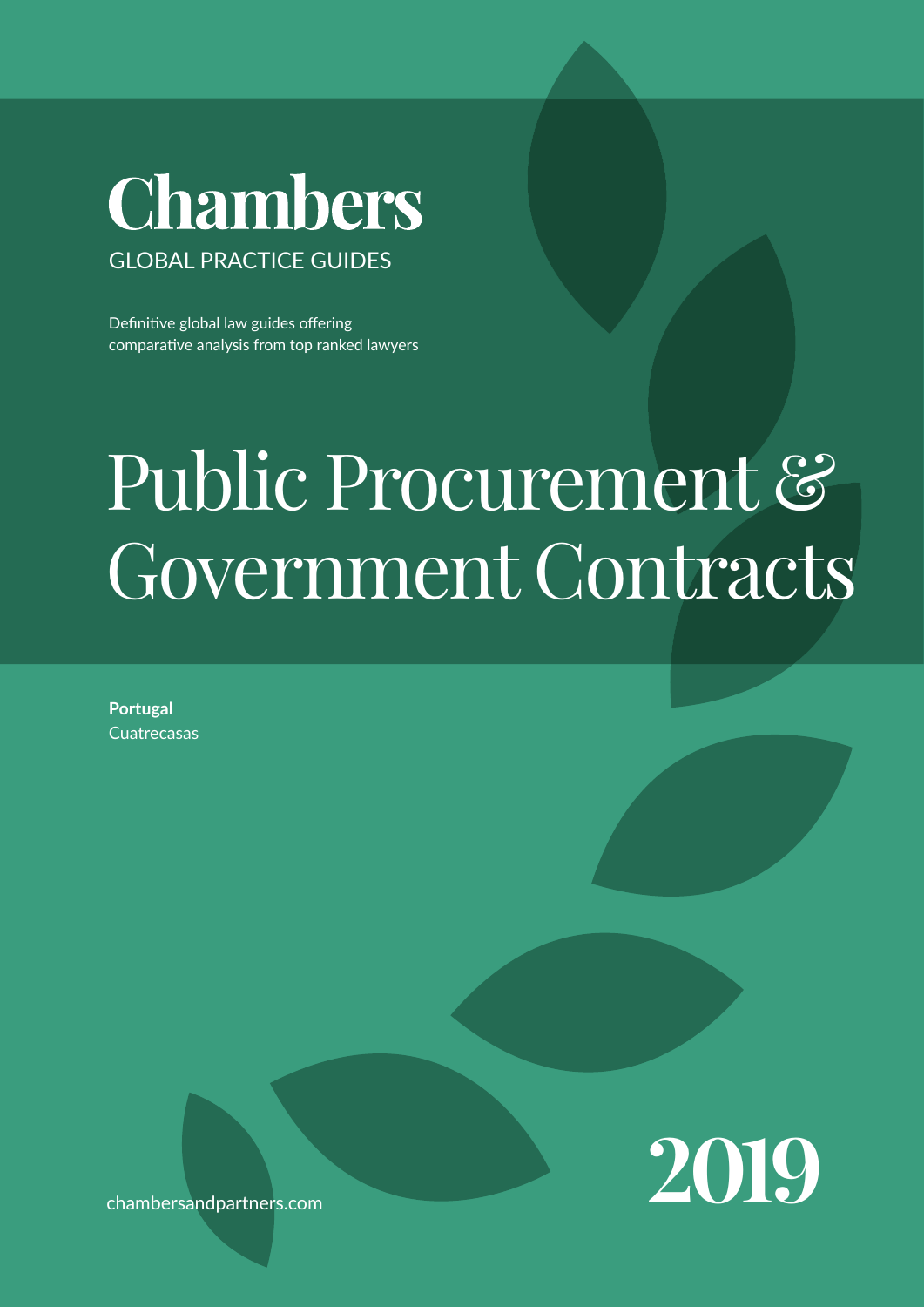## PORTUGAL

## LAW AND PRACTICE: [p.3](#page-2-0)

Contributed by Cuatrecasas

The 'Law & Practice' sections provide easily accessible information on navigating the legal system when conducting business in the jurisdiction. Leading lawyers explain local law and practice at key transactional stages and for crucial aspects of doing business.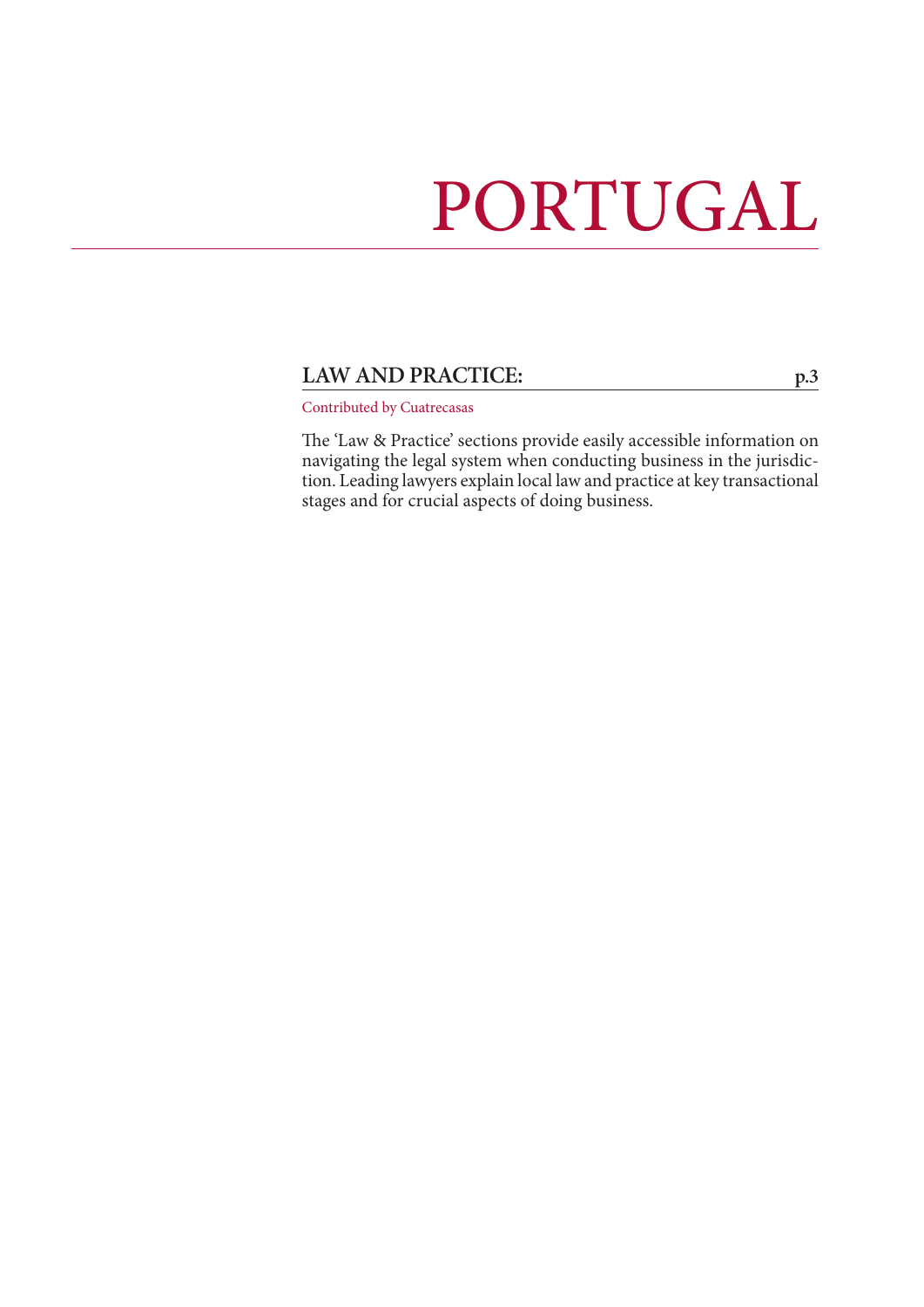*Contributed by Cuatrecasas Authors:* Duarte Abecasis, Lourenço Vilhena de Freitas, João Sena, Leonor Catela

## <span id="page-2-0"></span>Law and Practice

*Contributed by Cuatrecasas*

## **CONTENTS**

| 1. General    |                                               | p.5  |
|---------------|-----------------------------------------------|------|
| 1.1           | Basic Statutes Governing Public Procurement   | p.5  |
| 1.2           | Regulations Governing Cost Reimbursement      |      |
|               | and Pricing Issues                            | p.5  |
| 1.3           | <b>Public Sector Procurement Procedures</b>   | p.5  |
| 1.4           | Common Types of Procurement Procedures        | p.6  |
| 1.5           | Eligibility to Bid for Public Sector          |      |
|               | Opportunities                                 | p.6  |
| 1.6           | Compliance and Ethics Rules                   | p.7  |
| 1.7           | Disappointed Bidders                          | p.7  |
| 1.8           | <b>Handling Disputes</b>                      | p.7  |
|               | 2. Contract Award Process                     | p.7  |
| 2.1           | Tender Procedures for Soliciting Offers       | p.7  |
| 2.2           | <b>Negotiating Tenders</b>                    | p.8  |
| 2.3           | <b>Accounting Standards</b>                   | p.9  |
| 2.4           | Verification of Tenders                       | p.9  |
| 2.5           | Accounting and/or Estimating Systems          |      |
|               | Subject to Audit or Inspection Requirements   | p.9  |
| 3. Post-Award |                                               | p.9  |
| 3.1           | General Process and Terms and Conditions      |      |
|               | for Payment to the Contractor                 | p.9  |
| 3.2           | Government Pay Relative to Actual Costs       | p.9  |
| 3.3           | Purchasing Goods or Services from a Foreign   |      |
|               | Contractor                                    | p.10 |
| 3.4           | Rules That Apply to a Foreign Subcontractor's |      |
|               | Accounting and Pricing                        | p.10 |
| 3.5           | Access to a Contractor's Records              | p.10 |
| 3.6           | <b>Audit Rights</b>                           | p.10 |
| 3.7           | <b>Recovering Costs</b>                       | p.11 |

| <b>4. Review Procedures</b> |                                                                            | p.11 |
|-----------------------------|----------------------------------------------------------------------------|------|
|                             | 4.1 Resolving Disagreements Between the<br>Government and a Contractor     | p.11 |
|                             | 4.2 Agencies, Courts and/or Organisations<br>Permitted to Resolve Disputes | p.11 |
| 5. Miscellaneous            |                                                                            | p.11 |
|                             | 5.1 Other Unique Aspects                                                   | p.11 |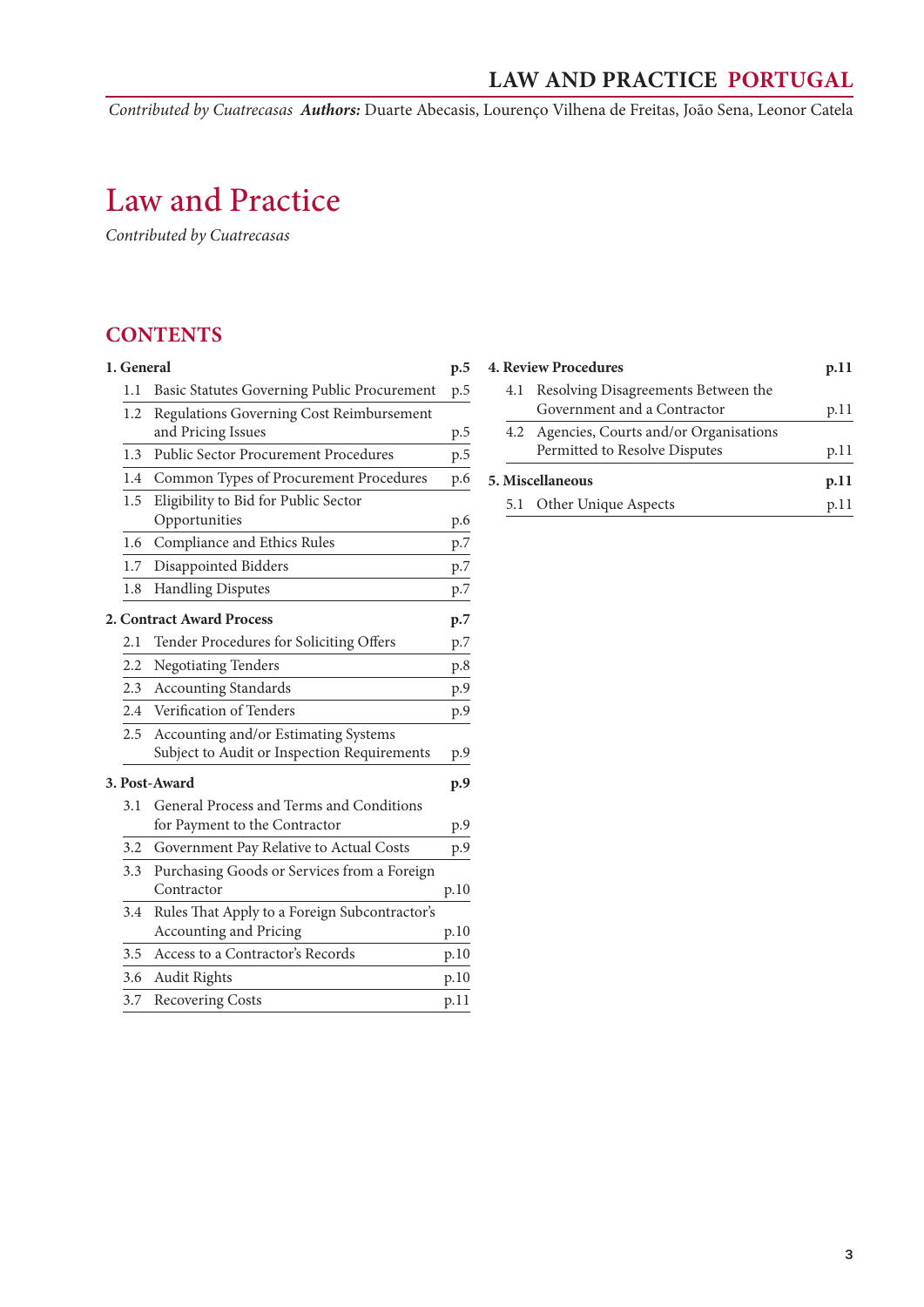*Contributed by Cuatrecasas Authors:* Duarte Abecasis, Lourenço Vilhena de Freitas, João Sena, Leonor Catela

**Cuatrecasas** offers a local approach through wide coverage of the Iberian territory, advising on administrative law, constitutional law, public procurement, town planning and environment, regulated sectors, and tax law. The practice focuses on the legal and administrative handling of the relations between public, private and inter-administrative entities, advising both public and private entities. Cuatrecasas advises (central or local) public entities in relation to public service, to the organisation and functioning of public entities, in particular state-owned and municipal companies, to pre-contract procedures, drafting the corresponding tender documents, as well as during the pre-contract, awarding, contract performance stages and the launching and monitoring of public private partnerships. The firm also advises on the preparation of territory planning instruments. It advises Portuguese and Spanish private entities, either individuals or companies, in particular on drafting requests and applications before public entities of the central and local administration and assisting with the ensuing administrative procedures. Specifically on public procurement, the firm advises on awarding procedures leading to the conclusion of works and public works concession contracts, public service contracts and other public-private partnerships, concessions to exploit public domain, contracts for the supply of goods and the provision of services, contracts for the lease of real property or movable assets and other administrative

## **Authors**



**Duarte Abecasis** is a partner and leads the public law department. In recent years, Duarte's practice involves advising central and local public bodies. He also focuses on natural persons, along with tendering procedures to grant public works conces-

sions (motorways). His work is focused on electricity production from alternative forms of energy; the management and operation of port terminals; the upstream and downstream abstraction, purification and distribution of water and solid waste; tourism projects in Portugal; and the restructuring of automotive groups. Duarte has also advised on concession contracts of casino games of chance in Portugal.



**Lourenço Vilhena de Freitas** is a partner at Cuatrecasas since 2016, and has been a member of the Portuguese Bar Association since 1996. He advises on infrastructure, energy, public law, litigation and arbitration, and town planning. He is a

tenured professor at Universidade de Lisboa since 2011, where he holds the regency in several subjects and coordinates the Energy Law Project. Lourenço also lectures at Universidade Nova de Lisboa. He has advised on the legislative reform of the oil sector concerning production, storage and transportation, and on the contentious-administrative reform in Guinea-Bissau as a member of the Law School of Bissau. He also advised on the Portuguese Cultural Heritage Act. Having published several articles, Lourenço has participated in legislative reform committees in Portugal and abroad. He is a member of the International Law Association, the Portuguese International Law Society, and the Portuguese Association of European Law.



**João Sena** is an Associate lawyer and was admitted to the Portuguese Bar Association in 2017. He is a visiting lecturer on the Introduction to Law course at the Instituto Superior de Economia e Gestão, Lisbon, and is also a member of the

research team at the Centro de Investigação de Direito Público at Universidade de Lisboa. João is currently undertaking a Master's in Science and honors in legal and political sciences (administrative law) from Universidade de Lisboa, João is preparing a thesis entitled "Administrative statement of nullity of administrative contracts."



**Leonor Catela** joined Cuatrecasas in 2017, after returning from Shanghai, where she carried out a summer internship at Llinks Law Offices. She was also a summer trainee at Cuatrecasas in 2016, but then took a semester abroad in an exchange

program at Universität Zürich, Switzerland. She has been preparing to join the Portuguese Bar Association since 2017.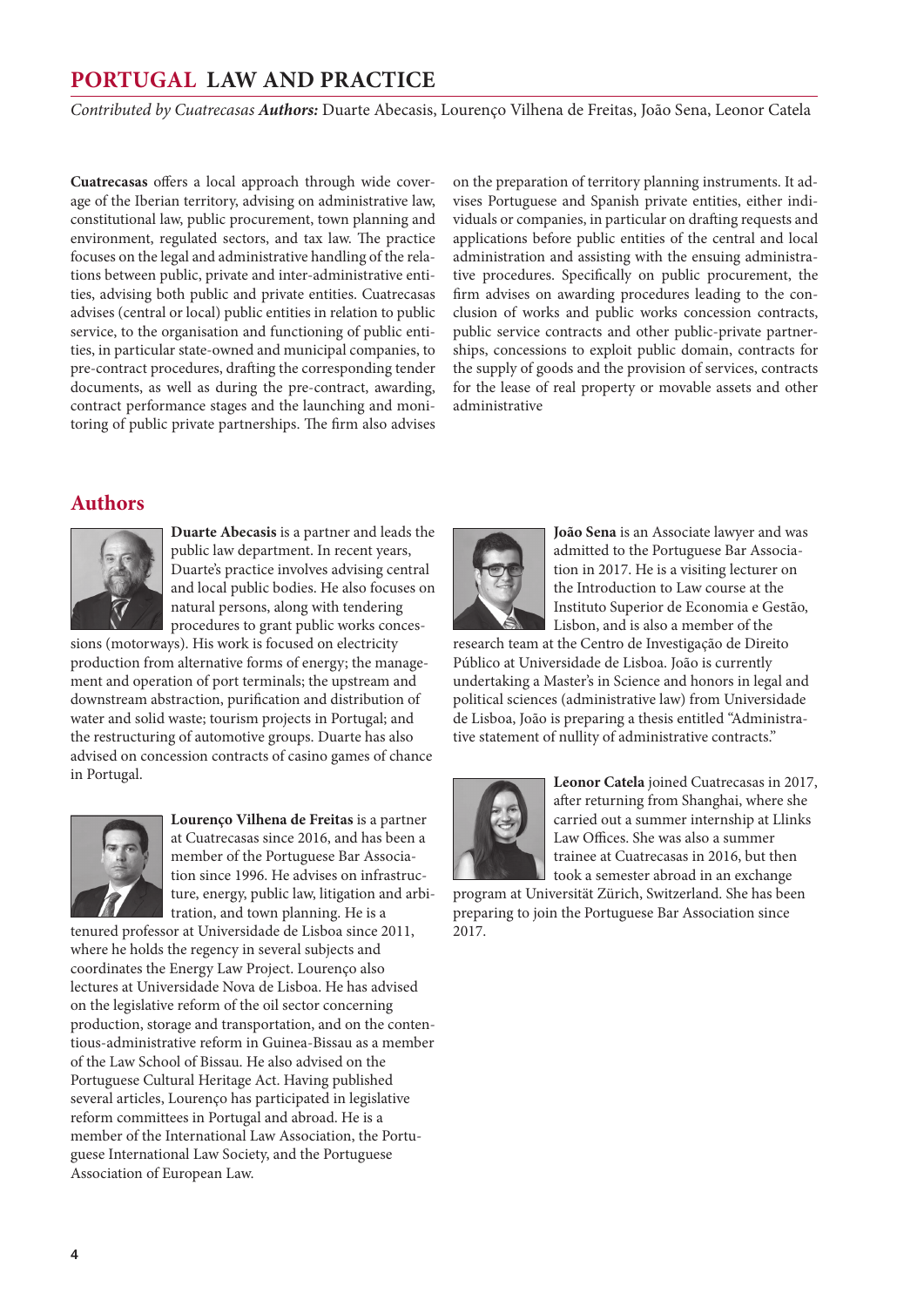<span id="page-4-0"></span>*Contributed by Cuatrecasas Authors:* Duarte Abecasis, Lourenço Vilhena de Freitas, João Sena, Leonor Catela

### **1. General**

#### **1.1 Basic Statutes Governing Public Procurement**

The key legislation in Portugal is the Public Contracts Code ("PCC"), approved by Decree-Law no. 18/2008 of January 29th, which was subject to a profound reform in 2017 through the approval of Decree-Law no. 111-B/2017 of August 31st. These core alterations were approved in order to ensure the Portuguese legal order's compliance with the standard put forth by the new EU Public Procurement Directives: 2014/23/EU, 2014/24/EU and 2014/25/EU. This comprehensive statute includes the solutions for all levels of public contracting, as well as for the European special sectors. All matters relating to pricing are generally defined in the PCC. According to Portuguese law, the awarding entities must define the conditions governing the contract in the tender documents, mainly in the terms of reference.

It is also relevant to mention Decree-Law 111/2012 of May 25th, which approved the general rules for the PPP, the revised Public Procedure Code ("PPC") approved by Decree-Law 4/2015 of January 7th, the Code of Procedure in the Administrative Courts and the revised Administrative and Tax Courts Statute approved by Decree-Law 214-G/2015 of October 2nd.

#### **1.2 Regulations Governing Cost Reimbursement and Pricing Issues**

The applicable legislation is the PCC, which has recently been subject to a profound reform, as it governs all matters relating to public procurement in Portugal. Decree-Law 111/2012 also has to be considered for PPPs.

#### **1.3 Public Sector Procurement Procedures**

The procedures by which to lawfully adjudicate a public contract are all contained in Article 16 of the PCC.

Following the structure of the PCC, the first procedure available is the direct award procedure ("ajuste directo"), which is by far the most flexible and least competitive procedure available to the contracting authorities. This procedure is based on price or on specific reasons stipulated in the PCC for each type of public contract. In light of the new legislation, only contracts pertaining to goods and services valued at up to EUR20,000 may be awarded by direct award; similarly, adjudicating a contract through a direct award procedure in public works contracts is limited to contracts valued up to EUR30,000.

The second type of procurement procedure listed in the PCC is the prior consultation procedure ("consulta prévia"), which is also price-based. The main difference between the two is that the contracting authority is able to lawfully select one proposal within the direct award without being obliged to regard any others, while the prior consultation procedure demands that at least three different entities are selected, thus slightly broadening the scope of agents competing for the award.

Nevertheless, price thresholds remain a key criterion, so the PCC further restricts the contracting authority's ability to negotiate price in each individual contractual type. Only contracts pertaining to goods and services valued at up to EUR75,000 may be awarded by a prior consultation procedure; similarly, adjudicating a contract through a direct award procedure in public works contracts is limited to contracts valued up to EUR150,000. With regard to any other type of contract, except for public works concessions or public services concessions, the value may add up to EUR100,000.

The third procurement procedure is the public tender procedure ("concurso público"), which is not limited by a price threshold, meaning that, in essence, the contracting authority may resort to it regardless of the value of the contract under analysis. This is due to the competitive nature of this procedure, which is regulated in a very detailed way in the PCC through the scrutinised stipulation of each pre-contractual phase and the powers of the contracting authority during the procedure – which are significantly limited in comparison with any of the abovementioned procurement procedures. If the value of the contract reaches the European threshold, publication in the Official Journal of the European Union becomes mandatory.

The fourth procurement procedure is the limited tender with prior qualification ("concurso limitado por prévia qualificação"), which does not vary much from the proceeding and requirements of the public tender, although it does include a previous system of qualification and selection of tenders according to the technical and financial capacity of the offerors. Only qualified offerors are invited to present an offer. As is the case with the public tendering procedure, the contracting authority may adopt the limited tender with prior qualification procedure regardless of the value of the contract. If the value of the contract reaches the European threshold, publication in the Official Journal of the European Union becomes mandatory.

The fifth procurement procedure is the negotiation procedure ("procedimento de negociação"), which, according to the PCC, can be adopted in the following circumstances:

- for public concession contracts;
- for companies' incorporation agreements;
- • when the needs of the public authorities cannot be satisfied by the solutions offered in the market;
- • when it is not possible to conclude a contract without previous negotiations, due to the complexity of the goods or services involved; and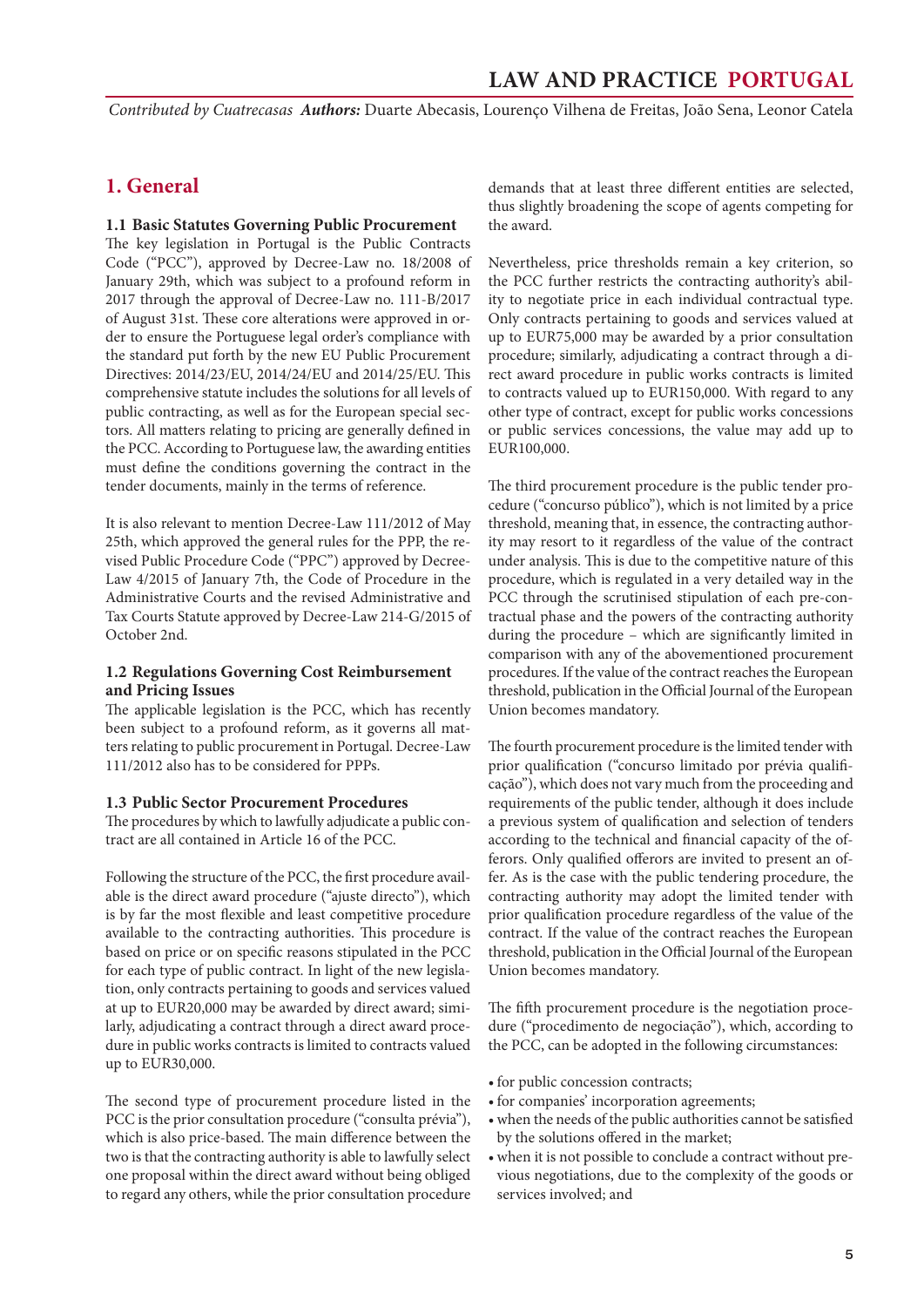<span id="page-5-0"></span>*Contributed by Cuatrecasas Authors:* Duarte Abecasis, Lourenço Vilhena de Freitas, João Sena, Leonor Catela

• when the contractual specifications cannot be carefully defined.

The negotiated procedure follows the procedure of the limited tender, with adaptations, and includes a phase for the presentation of the candidacy and qualification, presentation of the initial version of bids, bid negotiation and presentation of the final version of bids and adjudication.

The sixth procurement procedure is the competitive dialogue procedure ("diálogo concorrencial"). In accordance with the PCC, the competitive dialogue procedure can be adopted in the following circumstances:

- • when the needs of the public authorities cannot be satisfied by the solutions offered in the market;
- when it is not possible to conclude a contract without previous negotiations, due to the complexity of the goods or services involved; and
- when the contractual specifications cannot be carefully defined.

Pursuant to Directive 2014/24/EU, only the economic operators invited by the contracting authority following the assessment of the information provided may participate in the dialogue. Contracting authorities may also limit the number of suitable candidates to be invited to participate in the procedure. Contracting authorities shall set out their needs and requirements in the contract notice, and shall define these needs and requirements in that notice or in a descriptive document, or both.

The last procurement procedure set forth by the PCC is the innovation partnership ("parceria para a inovação"), which may be adopted whenever a contracting authority is interested in the development of an innovative product, service or works and the subsequent purchase of the resulting supplies, services or works, provided that they correspond to the performance levels and maximum costs agreed between the contracting authorities and the participants. The innovation partnership shall be structured in successive phases following the sequence of steps in the research and innovation process, which may include the manufacturing of the products, the provision of the services or the completion of the works. The innovation partnership shall set intermediate targets to be attained by the partners and provide for payment of the remuneration in appropriate instalments.

It is important to highlight that, in accordance with the PCC, the only procurement procedures available for the award of public works and public services concession agreements, as well as for the award of articles of association, are the public tender procedure, the limited tender with prior qualification procedure, the negotiation procedure and the competitive dialogue procedure. However, the prior consultation procedure and the direct award procedure can be utilised if the value of the public works and public services concession agreements is less than EUR75,000 and the duration is less than one year.

Regarding the so-called "special sectors", if the agreement to be awarded relates to an activity in the water, energy, transportation or postal services sectors and is performed by the contracting authorities operating in those areas, the latter shall adopt, in alternative, the public tender procedure, the limited tender with prior qualification procedure, the negotiation procedure, the competitive dialogue procedure or, if the requirements are met, the innovation partnership procedure.

Hence, one can clearly conclude that the negotiation ability of contracting authorities is relatively limited in general, and extremely limited when it comes to the element of price, due to the imposition of a competitive, equality-oriented and transparent view of public procurement in light of the supremacy and influence of European Union Law.

#### **1.4 Common Types of Procurement Procedures**

According to the data made available on the BASE webpage (which is run by the Construction and Real Estate Institute and comprises all official data available on Portuguese public procurement), the direct award is the most common procurement mechanism. In 2017, the number of contracts awarded by direct award represented 81.2% of all public procurement procedures.

However, one of the amendments brought forth by the revised Public Contracts Code is the decrease of limits up to which a contracting authority may choose to adjudicate a contract through to a direct award procedure. As mentioned above, only contracts pertaining to goods and services valued at up to EUR20,000 may be awarded by direct award; similarly, a contracting authority may choose to adjudicate a contract through a direct award procedure in public works contracts however limited to contracts valued up to EUR30,000.

The aforementioned amendment aims to reduce the contracting authorities' temptation to resort to direct awarding procedures and increase the number of contracts being awarded by any of the other procurement procedures, which are more competitive.

These measures aim to increase transparency and equality within tendering procedures.

#### **1.5 Eligibility to Bid for Public Sector Opportunities**

The PCC sets forth a number of eligibility criteria for potential bidders. First and foremost, bidders who have been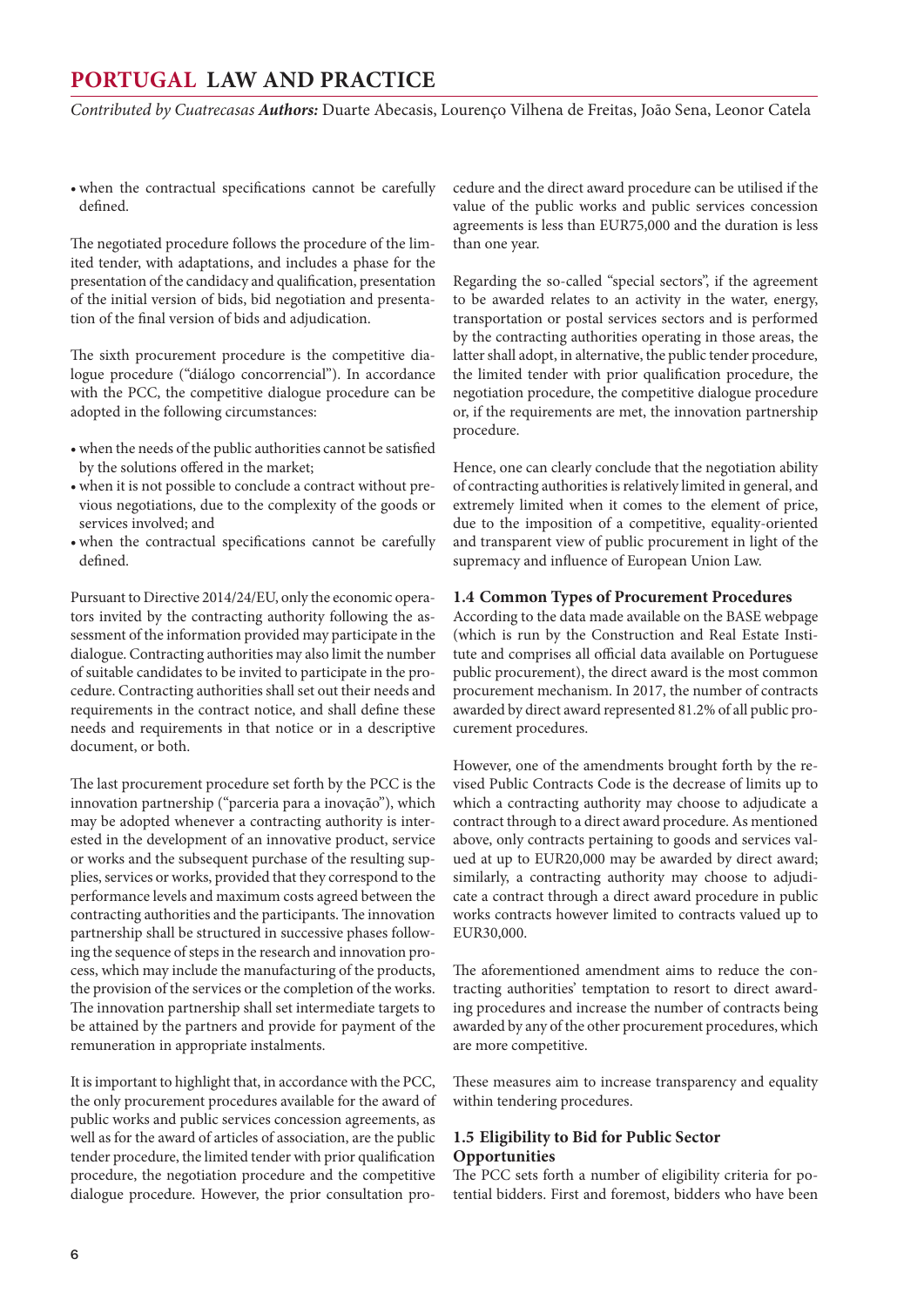<span id="page-6-0"></span>*Contributed by Cuatrecasas Authors:* Duarte Abecasis, Lourenço Vilhena de Freitas, João Sena, Leonor Catela

convicted of professional misconduct, of a crime that affects their professional honour, or of crimes such as terrorism and money laundering can only bid after they have been deemed rehabilitated. However, there is no single rehabilitation procedure – it depends upon the judicial system and the professional orders.

The new EU Directives introduce the concept of self-cleaning, stating that any economic operator that is excluded for some specific grounds may provide evidence that measures it takes are sufficient to demonstrate its reliability despite the existence of a relevant ground for exclusion. If such evidence is considered sufficient, the economic operator concerned shall not be excluded from the procurement procedure.

Furthermore, according to the PCC, anyone who directly or indirectly assisted in drafting the tender rules cannot bid, if such assistance has given them a competitive advantage. Nevertheless, according to case law of the Court of Justice in the European Union, in *Fabricom*, a bid cannot be rejected on these grounds without there being a prior opportunity to justify that the assistance given in drafting the tender rules did not grant any advantage.

Finally, some technical prerequisites may be in order. For example, in the case of public works contracts, and as per Article 81 of the PCC, contractors must hold the appropriate construction title to be eligible.

#### **1.6 Compliance and Ethics Rules**

Under the PCC, no particular compliance and ethics rules are incumbent upon public sector contractors.

#### **1.7 Disappointed Bidders**

Article 100 of the Code of Procedure in Administrative Courts provides the legal framework for pre-contractual litigation – the adequate means of challenging an award granted by a contracting authority at the end of a tendering procedure. This judicial procedure covers cases related to the formation of public works agreements, public works concessions, public services concessions, the acquisition and leasing of movable assets, and services procurement.

Pre-contractual litigation may be initiated by any legitimate party to the proceedings, under the general regime set forth in the Code of Procedure in Administrative Courts, within one month of the award decision being made public by the contracting authority. The presentation of the claim suspends the public procurement procedures, or the execution of the public contract if it has already been signed.

It is worth noting that, following the 2015 revision of the Code of Procedure in Administrative Courts through the approval of Decree-Law no. 214-G/2015, of August 19th, pre-contractual litigation has been broadened to encompass litigation pertaining to the pre-contractual phases of all types of contracts foreseen in the EU Directives on Public Procurement.

A claim under pre-contractual litigation may aim to annul the award of the contract or any of the tender documents, or to force the contracting authority to award the contract to another interested party, or both.

Disadvantaged bidders may also resort to petitioning the implementation of interim measures, in order to seize the production of effects in the post-awarding phase of the contract.

Disadvantaged bidders may also claim damages, the amount of which depends upon whether they can prove they had a right to the contract (if the illegality had not occurred), in which case they can ask for the value of all losses, including loss of profit; otherwise, they can only ask for compensation for their expenses.

Outside the scope of Article 100 of the Code of Procedure in Administrative Courts, said diploma also encompasses other judicial procedures related to contractual litigation, such as filing a claim regarding an issue of interpretation, validity or execution of a public contract in the competent administrative courts, as per Article 37, subparagraph l) of the Code of Procedure in Administrative Courts.

Finally, disadvantaged bidders may also resort to petitioning the implementation of interim measures, in order to force the assessment of the legality of the formation of the contract if it proved disadvantageous to the petitioner in the postawarding phase of the contract.

#### **1.8 Handling Disputes**

There are some specific cases in which a particular legal framework is applicable. Should a dispute arise from the performance of a public service concession between a consumer and a public concessionaire, such as the supply of electricity, then Consumer Conflicts Arbitration is the appropriate legal resort. This task is often undertaken by the regulatory entities of each particular sector – in the electricity supply example, the competent authority would be the ERSE.

## **2. Contract Award Process**

#### **2.1 Tender Procedures for Soliciting Offers**

According to the PCC and the European Directives on Public Procurement, unsolicited proposals are not allowed. Therefore, there must be a previous administrative approach from the contracting authority in order for a proposal to be submitted by a potential contractor.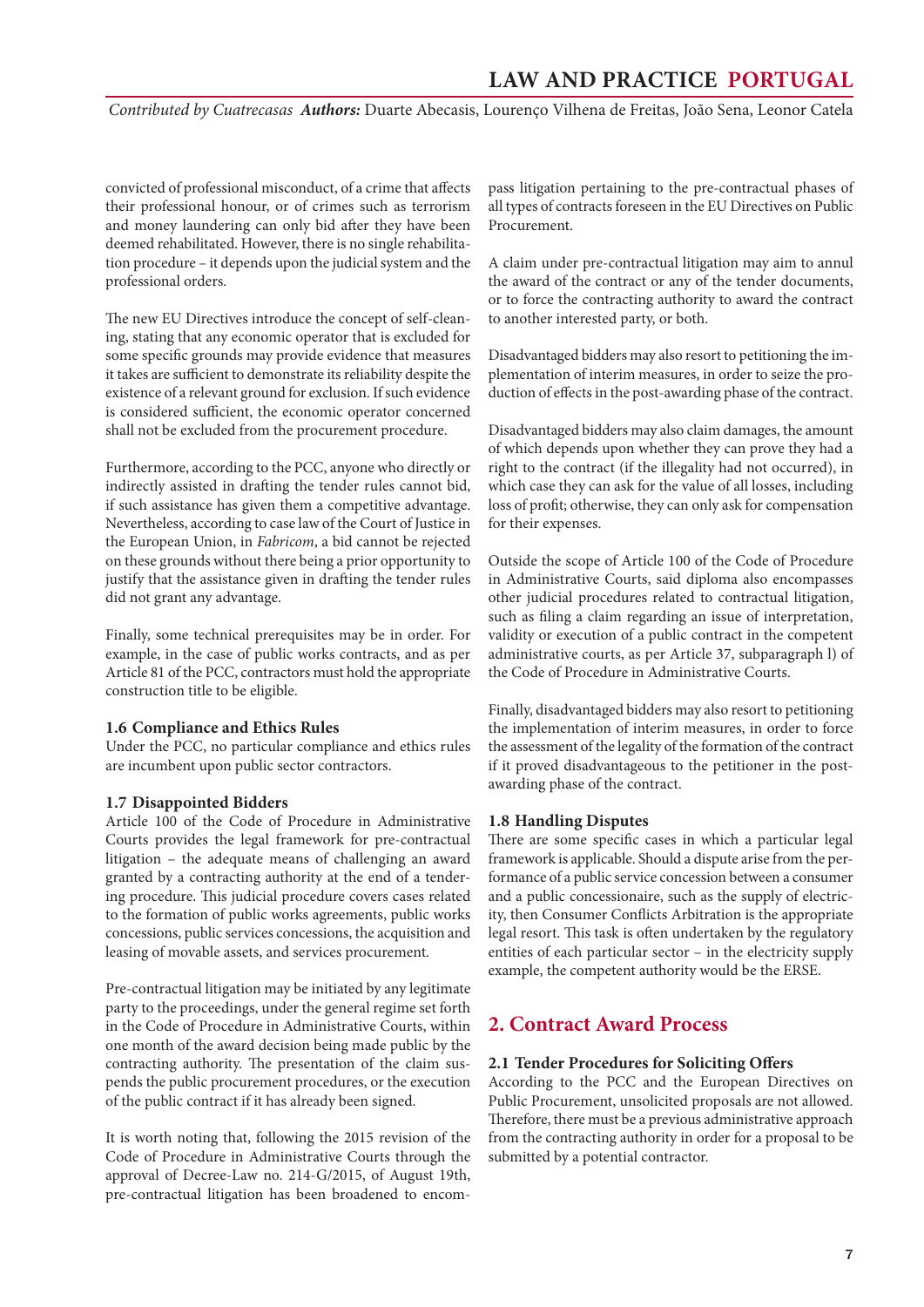<span id="page-7-0"></span>*Contributed by Cuatrecasas Authors:* Duarte Abecasis, Lourenço Vilhena de Freitas, João Sena, Leonor Catela

The PCC sets forth two different procurement procedures for soliciting proposals from potential government contractors: the direct award and the prior consultation procedures. Both these proceedings may only be adopted if the value of the contracts at stake reaches a certain threshold (for further developments, please refer to **1.3 Public Sector Procurement Procedures**).

In the direct award procedure, the contracting authority can directly solicit a proposal from a potential government contractor of its choice. In the prior consultation procedure, the contracting authority can directly solicit a proposal from at least three potential government contractors of its choice, and may then negotiate the aspects of the execution of the contract in question with them.

Also, and according to the new innovation partnership procedure, in cases where a public need for certain goods or services is identified and is not available in the market, the contracting authority can solicit proposals from the admitted bidders, for research and development projects to meet the needs and requirements identified in the parts of the procedure.

Similarly, in the competitive dialogue procedure, where there are certain needs and requirements to be fulfilled by way of a future agreement, the contracting authority may invite the qualified candidates whose solutions have been accepted to submit a proposal.

As it pertains to the formal requirements for the solicitation of bids, it is worth noting that, according to Article 34 of the PCC, in procedures where the value of the contract equals or exceeds the so-called "European thresholds" set out in article 474 of the PCC, the relevant contracting authority must publish a prior information notice in the Official Journal of the European Union, as per the mandate of Article 48 (1) of Directive 2014/24/EU.

If the value of the contract falls short of the abovementioned thresholds, then the contracting authority is merely obliged to publish a notice in the Official Gazette (*Diário da República*).

In procurement procedures that are subject to publication in the Official Journal of the European Union, the parameters of what data must be included in the prior information notice may vary slightly, depending on the type of contract.

In the case of a rental contract or a contract for the acquisition of moveable assets, the notice must include the estimated contractual price; as for public works or concession contracts, reference must be made to the essential characteristics of the contractual object.

The period covered by the prior information notice must not exceed 12 months from the date of publication, except in the particular case of social services contracts.

With regard to procurement procedures that are not subject to publication in the Official Journal of the European Union, publication of the mandatory notice in the Official Gazette must be performed within 24 hours of the issuance of the order by the contracting authority.

#### **2.2 Negotiating Tenders**

There are no legal grounds for price negotiation, either prior or parallel to the due process of law. Furthermore, the price is always limited by the value set by the contracting authority in the tender documents – the so-called basic price ("preço base"), which refers to the maximum amount the contracting authority is permitted to pay for the contractual performance.

However, according to the present PCC, the contracting authority must employ one of the procurement procedures provided for in the PCC in the pre-contractual stage.

The procurement procedures contemplated in the PCC include a negotiation stage; in this regard, the competitive dialogue procedure and the negotiated procedure are structured to contemplate such a phase.

The prior consultation procedure can also include a negotiation phase when the invitation to submit proposals indicates that said proposals may be subject to negotiation. The same regime is foreseen for the public tender procedure, for some type of agreements.

The general principles that guide Portuguese public procurement (as well as European public procurement) mandate that any negotiations have to be conducted in respect of fair competition and within the limits of the "preço base", with transparency, non-discrimination and equal treatment. Furthermore, Article 74 demands that the key aspect in selecting a proposal is the application of the most economically advantageous tender, which the contracting authority may abide by through the resort to either price or cost effectiveness.

Nevertheless, the available methods that may be employed by the contracting authority in order to lawfully adjudicate a public contract are all displayed in Article 16 of the PCC (for further developments, please see **1.3 Public Sector Procurement Procedures**).

Thereby, it can clearly be concluded that the negotiation ability of contracting authorities is relatively limited in general, and extremely limited when it comes to the element of price, due to the imposition of a competitive, equality-oriented and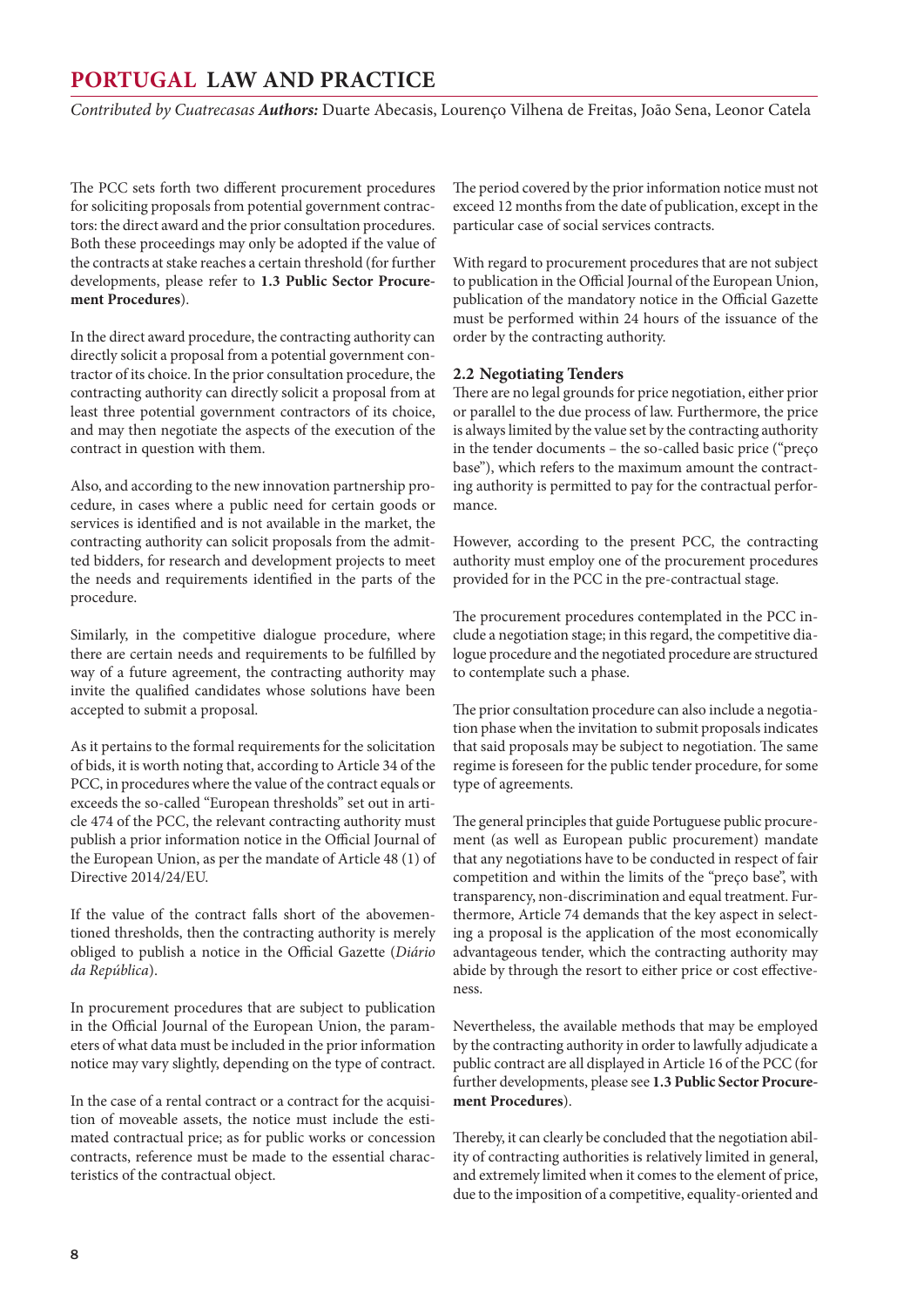<span id="page-8-0"></span>*Contributed by Cuatrecasas Authors:* Duarte Abecasis, Lourenço Vilhena de Freitas, João Sena, Leonor Catela

transparent view of public procurement in light of the supremacy and influence of European Union Law.

#### **2.3 Accounting Standards**

Offerors only have to comply with the conditions of the contractual competition procedure, according to what is referred to in the terms of reference for the awarding of an individual contract.

#### **2.4 Verification of Tenders**

Generally speaking, offerors are not required to provide certifications in support of the prices offered, unless it is specifically provided for in the tender documents.

However, pursuant to Article 71 of the PCC, in the tender documents the contracting authorities may set forth a threshold value for the price of a proposal to be considered abnormally low, considering, for example, a certain percentage deviation of said price in relation to the average price of the proposals under submission – among other adequate criteria within the purview of the individual contracting authority.

In such a case, the contracting authority is obliged to seek clarifications from the offeror as to the value presented, which the latter must submit **in writing**, thus providing due justification for the price offered.

This solution was adopted in the 2017 reform, in keeping with the jurisprudence of the European Court of Justice (namely, the *Slovensko* ruling, C-588/10, 29/03/2012). The goal behind its incorporation into the Portuguese legal system was to prevent contracting authorities from unduly and excessively resorting to this criterion as grounds for exclusion of a given bid.

Otherwise, documents containing price justifications are not one of the documents expressly foreseen in Article 57 of the PCC, which must be mandatorily submitted in the bid proposal, under penalty of its exclusion.

However, it is common practice for the tender documents to include a reference to the necessity to obtain a commitment statement from a third party relating to the terms and conditions and the attributes of the proposal, in cases where said third party is performing a certain contractual obligation rather than the government contractor (for example, pertaining to the certification of a certain good that makes up the contractual object). Such a requirement is also provided for in Article 168(4) of the PCC.

#### **2.5 Accounting and/or Estimating Systems Subject to Audit or Inspection Requirements**

Offerors' accounting or estimating systems may be subject to audit or inspection requirements whenever the contractual object requires a certain certification, which must be obtained as a prerequisite of eligibility. In such a case, one must pay regard to the provision of Article 57 (3) and Article 58 (3) of the PCC, which, when read together, allow for certain documents to be included in a foreign language if the offeror deems them to be indispensable for the proposal attributes.

In any other case, the applicable legislation does not prescribe the need for the offerors to present a certification of any sort regarding language requirements. However, as a general rule, the documents that make up the bid proposal shall be submitted in Portuguese, as expressly stated in Article 58 of the PCC, although there are exceptions to this rule, such as mentioned above.

## **3. Post-Award**

#### **3.1 General Process and Terms and Conditions for Payment to the Contractor**

The general rule stems from Article 299 of the PCC, which states that the obligation is due, without need of further notice, within 30 days of the contracting authority receiving the invoice if the contract does not specify a date or deadline for payment.

Advanced payments are possible but are subject to a strict discipline, and a bank guarantee is required in order for them to be implemented, as per Article 293 of the PCC. The payment is made against the presentation of an invoice, and the certification that the good was delivered, the service was provided, or the work was executed.

Indeed, as it stems from Article 292 of the PCC, whenever the conclusion of public contracts imposes the payment of a price by the contracting authority, the latter may only proceed to an advanced payment when, for instance, the amount of the advance does not exceed 30% of the contractual price.

In exceptional cases, advances may be provided regardless of the requirements set forth in Article 292 of the PCC by way of a detailed and reasoned decision by the administrative entity that is competent to authorise the correspondent public expenditure.

#### **3.2 Government Pay Relative to Actual Costs**

According to Article 300 of the PCC, the contract may allow for and provide the terms for a price revision mechanism, without prejudice to the applicability of the financial recovery regime – thus allowing for the government to pay based on actual costs.

According to Article 300 of the PCC, the contract must provide for a calculation method, establishing how to apply it,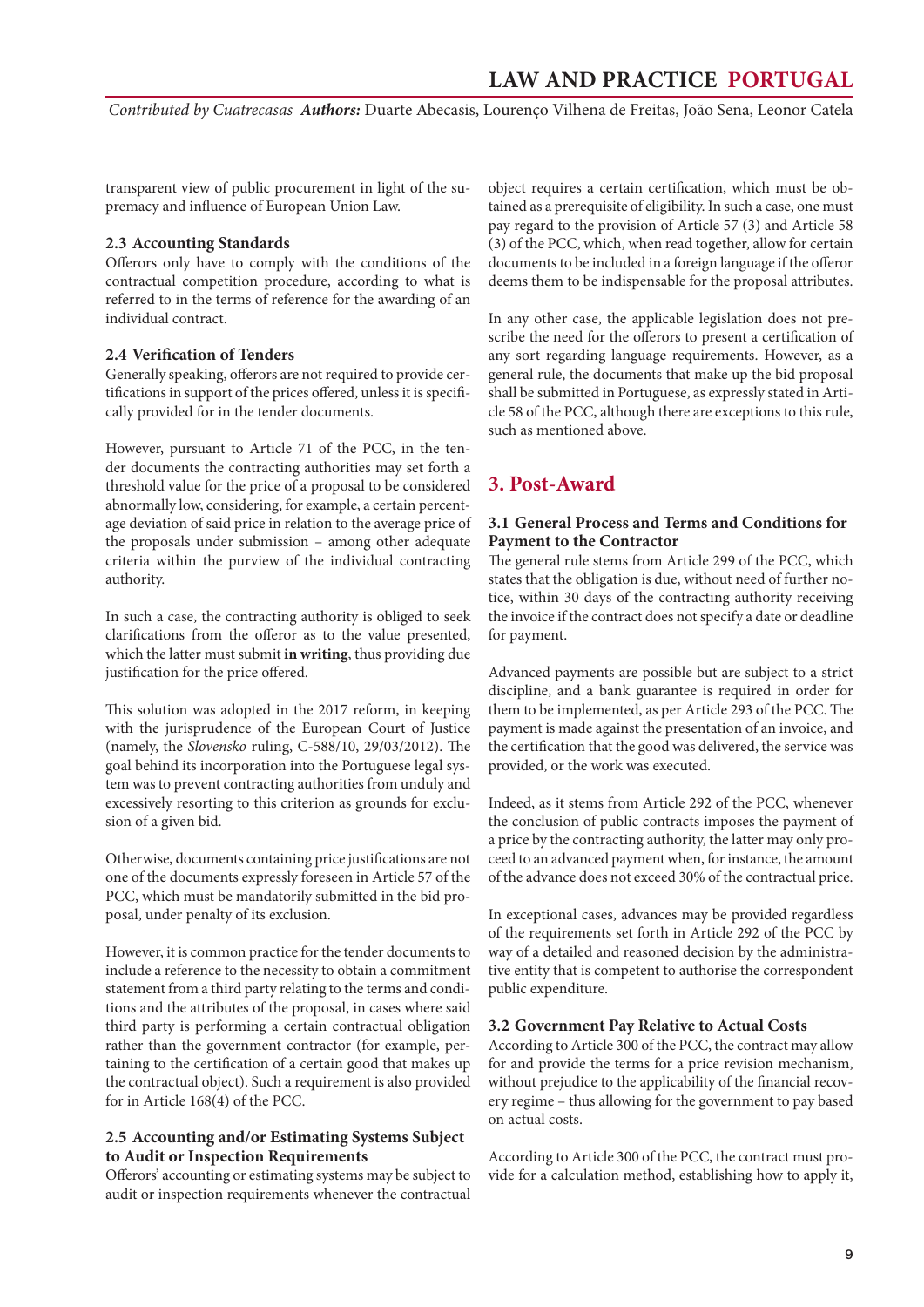<span id="page-9-0"></span>*Contributed by Cuatrecasas Authors:* Duarte Abecasis, Lourenço Vilhena de Freitas, João Sena, Leonor Catela

and establishing the frequency with which the revision of prices must occur.

The abovementioned legal rules are especially applicable to public works contracts, in accordance with Article 382 of the PCC.

#### **3.3 Purchasing Goods or Services from a Foreign Contractor**

The requirements governing a foreign contractor's accounting and pricing depend on whether the contractor operates within or outside the European Economic Area. If the subcontractor operates within the European Economic Area, the equivalence clause will be applicable, and the same regime set forth in the PCC shall be mandatorily applied.

In fact, such an understanding was stressed by the European Court of Justice in the Case C-458/08, Commission v Portugal: *"[…] by requiring providers of building services established in another Member State to satisfy all the requirements imposed by the national scheme at issue, and in particular by Decree-Law No 12/2004, in order to obtain authorisation to exercise, in Portugal, an activity in the construction sector, thereby precluding the possibility of account being duly taken of equivalent obligations to which such providers are subject in the Member State in which they are established, or of the verifications already carried out in that regard by the authorities of that Member State, the Portuguese Republic has failed to fulfil its obligations under Article 49 EC."* These obligations require not only the elimination of all discrimination based on nationality against providers of services who are established in other Member States, but also the abolition of any restriction that is liable to prohibit, impede or render less advantageous the activities of a provider of services established in another Member State where it lawfully provides similar services, even if it applies without distinction to national providers of services and to those of other Member States.

If the contractor operates outside the European Economic Area, the applicable legal framework is set forth in the revised Agreement on Government Procurement ("GPA"), in force as of April 6th 2014, which is a multilateral agreement within the framework of the WTO. At present, the GPA comprises 19 parties (it should be noted that one of these parties is the EU, which means that all 28 Member States are party to the GPA). Another 31 WTO members participate in the GPA Committee as observers. Ten of these members are currently in the process of acceding to the GPA. All WTO members are eligible to accede.

The fundamental goal pursued by the GPA is to mutually open government procurement markets among its Parties; thus, the text of the Agreement establishes rules requiring open, fair and transparent conditions of competition in government procurement.

The PCC expressly refers to the GPA in certain dispositions. For instance, Article 6-B sets forth that agents from GPA signatory states are entitled to be subject to the same conditions as agents operating within the European Economic Area, namely with respect to the assessment of an agent's qualification documents.

Pertaining to the works contract regime set forth in the PCC, Article 383 expressly states that national entities of GPA signatory states must present a declaration issued by the Public Markets, Real Estate and Construction Institute(*Instituto dos Mercados Públicos, do Imobiliário e da Construção – I.P*.) ascertaining that they are authorised to execute the provisions set out in the contract to be concluded, in order to be qualified under the law as successful tenderers.

#### **3.4 Rules That Apply to a Foreign Subcontractor's Accounting and Pricing**

The contractor continues to be the sole responsible entity before the contracting authority, so there are no special rules that apply to foreign subcontractors.

#### **3.5 Access to a Contractor's Records**

Generally, the government does not have a general right to access a contractor's records. However, depending on the nature of the contract and on the terms set therein, certain access may be negotiated and granted. This is usually the case with PPPs.

#### **3.6 Audit Rights**

The government's audit rights may depend upon the nature of the contract. For example, audit rights may be recognised if the contract sets forth a regime under which the contracting authority is due to sustain some of the costs of the endeavour, or pay a certain sum to the contractor. However, these terms must be laid out explicitly in the contract.

The government may perform an audit during the execution of the contract. During that time, the contracting authority may exercise its audit rights subject to the principle of proportionality, with minimal disruption to the execution of the parties' obligations under the contract.

Under Article 2(2), subparagraph k) of Decree-Law no. 96/2012, of April 23rd, the Inspectorate-General of Finance is competent to evaluate and control the quality of services rendered by concessionaires.

Furthermore, reference must be made to sectorial regulators. Independent public entities monitor the activities of the operators in the telecommunications, energy, water distribution and waste-water treatment sectors,, and may thus be entitled to periodically access some relevant financial information. For example, in the energy sector, the Electricity Services Regulatory Entity (ERSE) is in charge of exercising